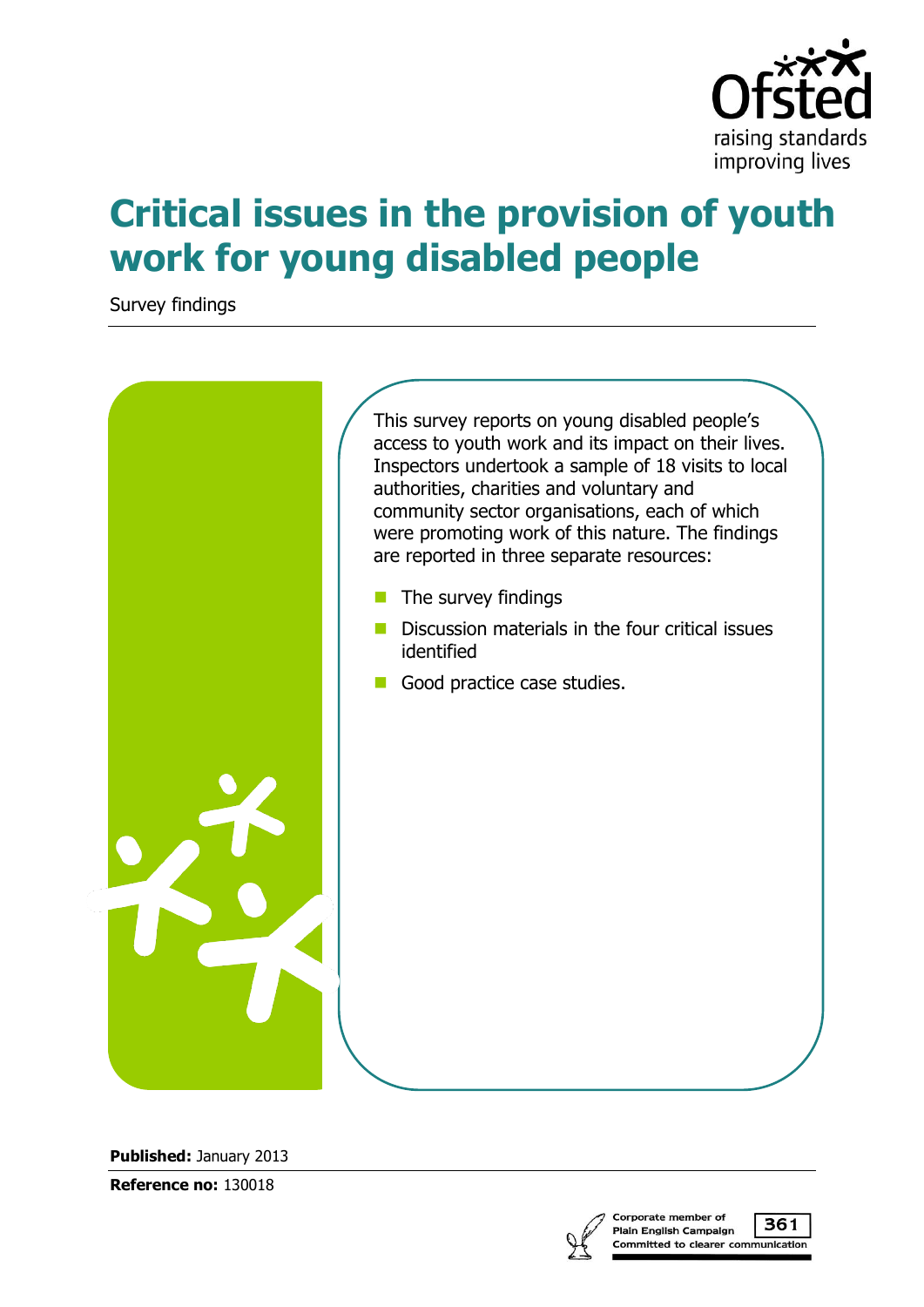# **Contents**



| 3  |
|----|
| 5  |
| 6  |
| 9  |
|    |
| q  |
| 10 |
|    |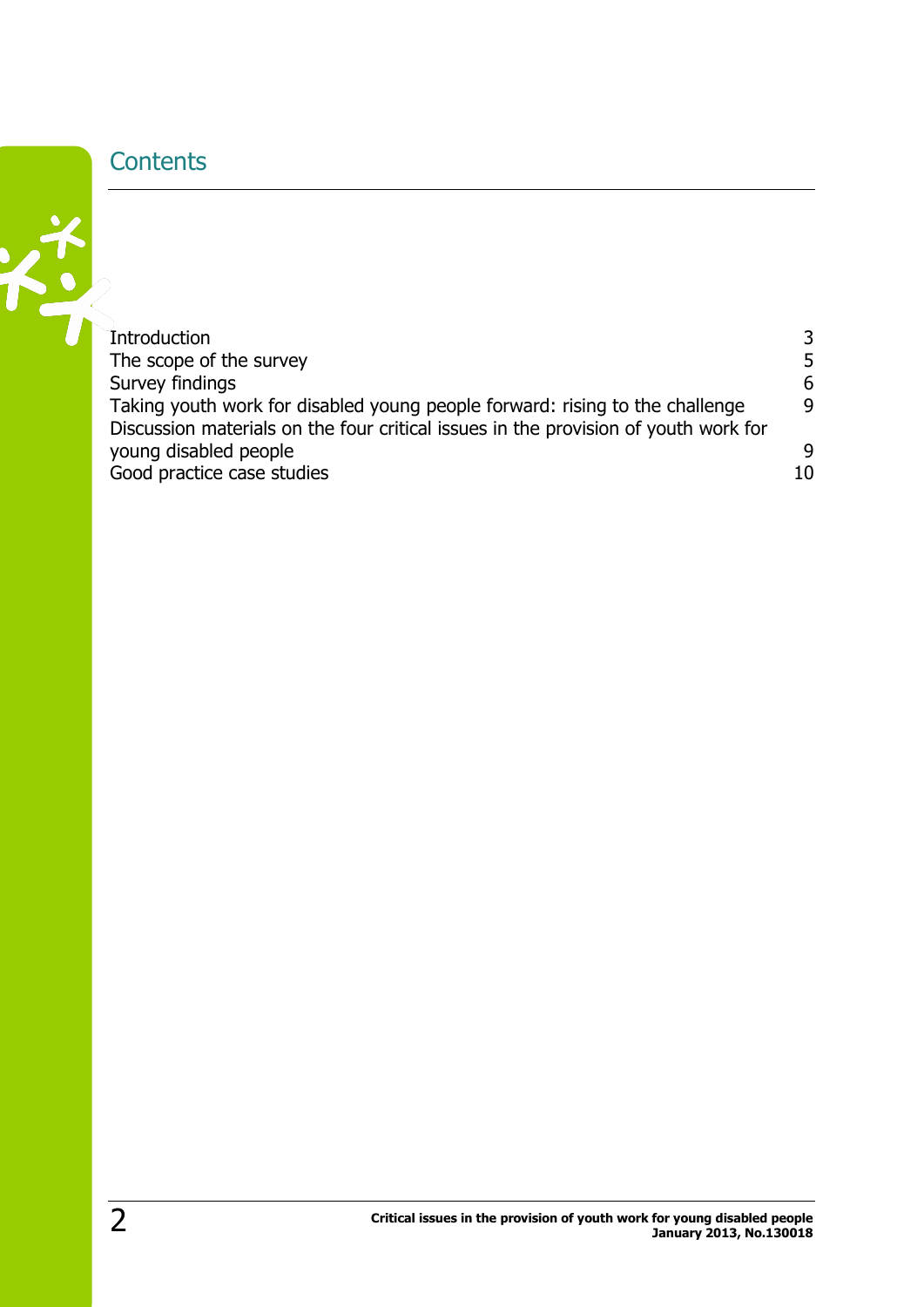

#### <span id="page-2-0"></span>**Introduction**

This survey reports on young disabled people's access to youth work and its impact on their lives. Youth work is delivered through a complex network of providers: local authorities; large voluntary and community sector organisations (including faith based, specialist, uniformed); charities; training agencies; single interest and advocacy groups; and independent local neighbourhood initiatives. Its purpose is to enable young people to develop holistically, working with them to facilitate their personal, social and educational development, to enable them to develop their voice, influence and place in society, and to reach their full potential (Ref 2008 National Occupational Standards).

Befriending has helped me to be more confident in myself. It has helped me to start to be able to trust other people that I haven't met before. Amy has shown me that in actual fact other people do care about me and they are and have been there for me when I have needed them most. **A big, big, big thank you**!

Love Laura xxx Age: 14 years.

j

See good practice case study: Befriending and buddying for young disabled people: Kent County Council. www.ofsted.gov.uk/resources/120399.



The scope, reach and nature of youth work provision are largely determined locally. Statutory guidance requires local authorities to 'secure, so far is reasonably practicable, equality of access for all young people to the positive, preventative and early help they need to improve their well-being. This includes youth work and other services and activities'. $1$  Local authorities therefore have a strategic leadership role. They are expected to involve young people in service design, delivery and



 $^{\rm 1}$  Statutory guidance for local authorities on services and activities to improve young people's wellbeing, Department for Education, 2012; [www.education.gov.uk/a00204650/launchofconsultationondraftyouthguidanceforlas.](http://www.education.gov.uk/a00204650/launchofconsultationondraftyouthguidanceforlas)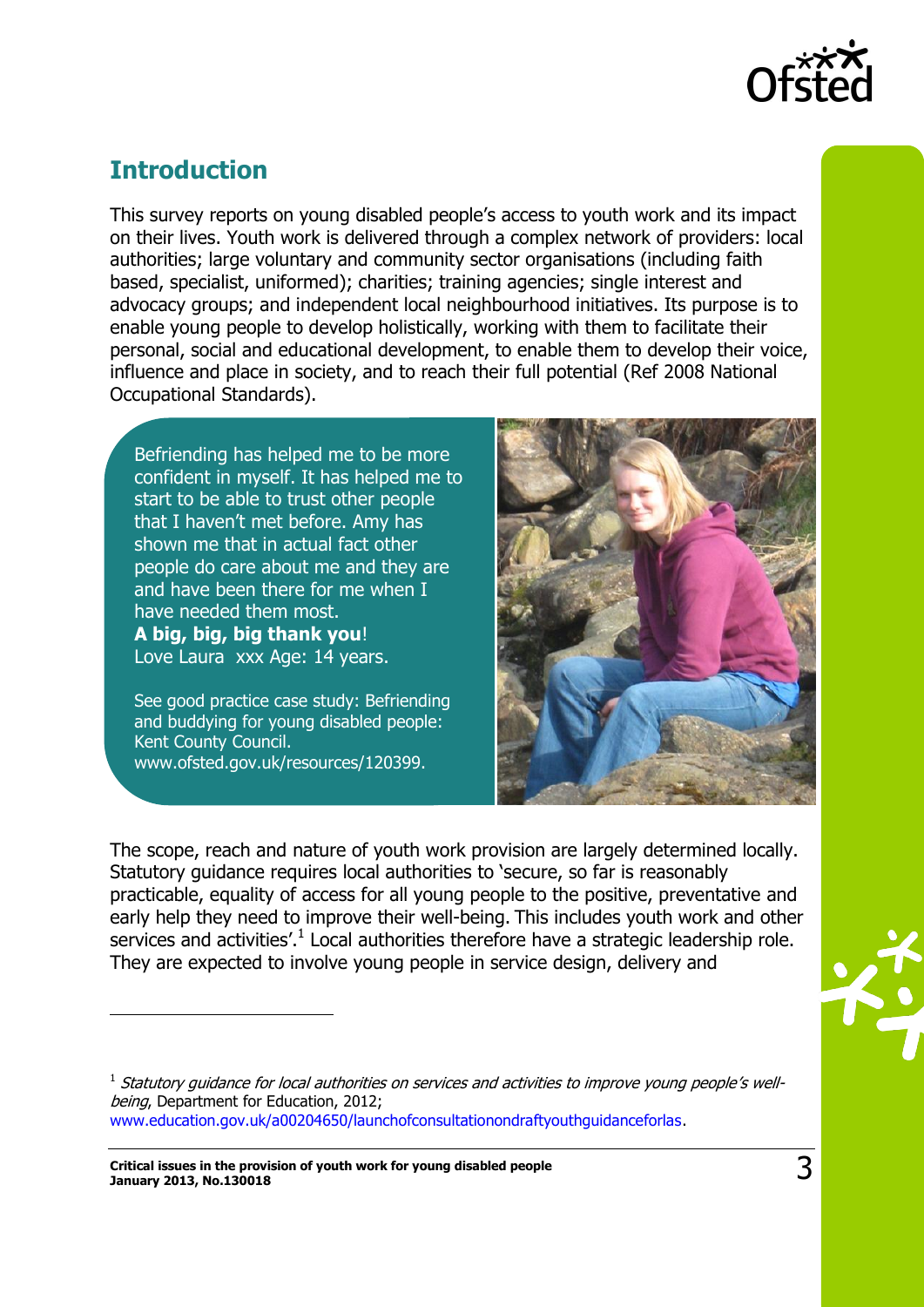governance, but government does not prescribe which services and activities for young people local authorities should fund or deliver, or to what level.

Beyond the legislation which applies to disabled young people's compulsory education the Learning and Skills Act 2008 gives local authorities responsibility for completing the multi-disciplinary learning difficulty assessment for those learners identified by their school as requiring support at the end of their schooling. Assessments are intended to take account of all local provision available and make recommendations that embrace the learning and support needs and the aspirations of the young person. In its report *Progression post-16 for learners with learning* difficulties and/or disabilities, Ofsted found that these arrangements were not working effectively.<sup>2</sup>

No central national authoritative data are available in relation to the uptake by disabled young people of youth work provision. However, local authorities are responsible, under the general equality duty contained in the Disability Discrimination Act (1995), for promoting equality of opportunity for disabled people, encouraging participation by disabled people and considering disabled people's disabilities in respect of the services that they provide. Therefore, in providing services such as youth centres, local authorities should be considering the needs of the disabled young people that use them.



According to local data, participation by disabled young people is poor, albeit that individuals and projects do not always seek to identify young people by their disability. The reported proportions of disabled young people who access local authority youth work provision in the work seen ranged

from 4% to 6%. In 2007, according to the National Youth Agency source, some 15% of the youth population overall were engaged with the local youth service.<sup>3</sup> Charities too were dealing with a small proportion of young people with particular needs. Provision tended to be located primarily in areas which have succeeded in securing funding. There were indications that sharper commissioning was informing the location and nature of work being offered.

'Effective and inclusive curriculum delivery enabled young disabled people to attend "in their own right".'

A young disabled person strenuously made the point that his disability was an irrelevance and that he simply benefited from the same activities which all others enjoyed.

 $^2$  Progression post-16 for learners with learning difficulties and/or disabilities (100232), Ofsted, 2011; [www.ofsted.gov.uk/resources/100232.](http://www.ofsted.gov.uk/resources/100232)

<sup>3</sup> Local Authority Youth Services Annual Audit, National Youth Agency, 2009; [www.nya.org.uk/policy/annual-audit.](http://www.nya.org.uk/policy/annual-audit)

j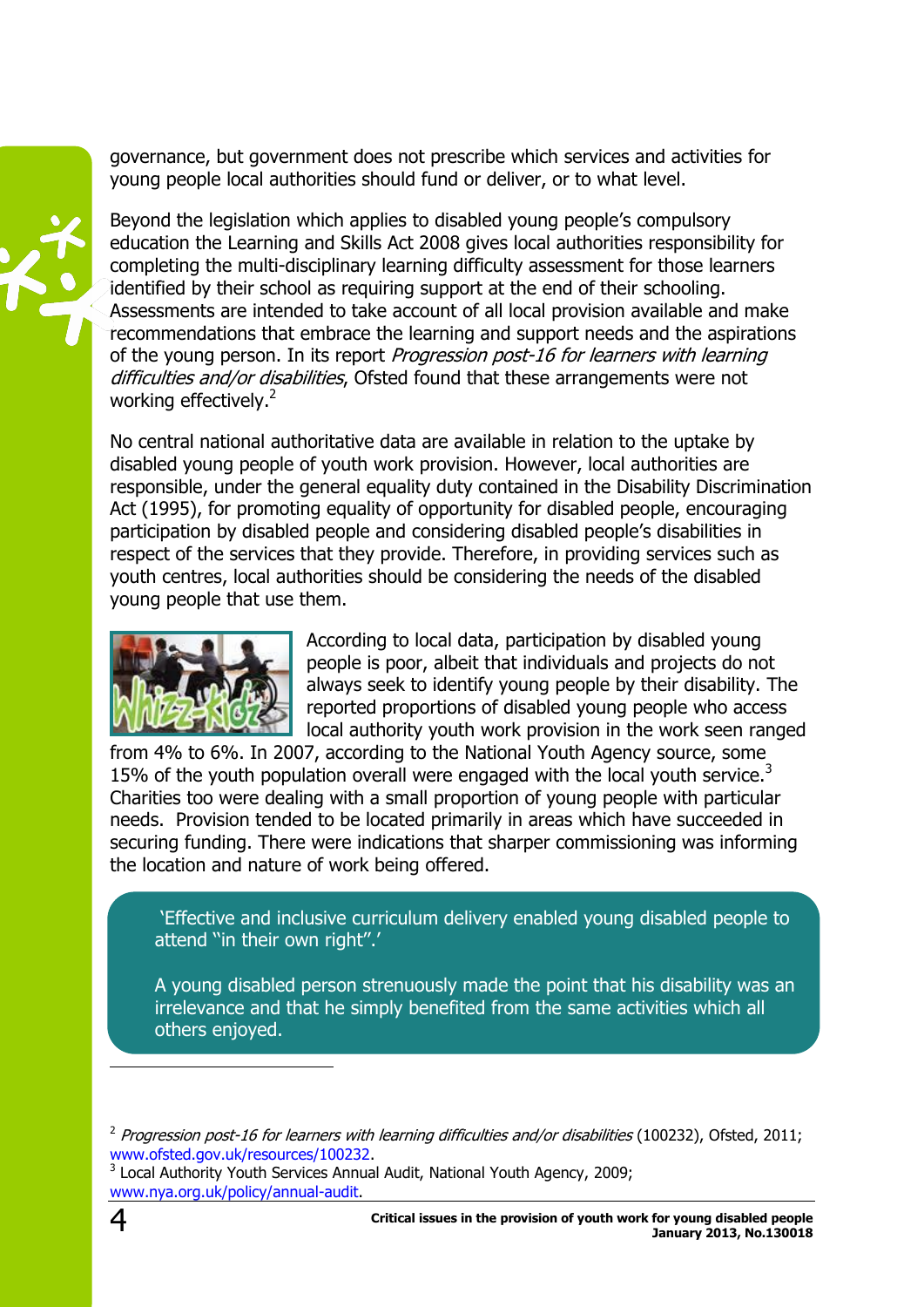

Participation data alone give only a partial picture since the work can be staffing intensive; nor do data account for developmental work which youth services and charities undertake with, for example, special schools.

It was known that working definitions of disability and service priorities within local authority areas and among charities differ, often for good reason. Against this backdrop, inspectors took as a guide The Disability Discrimination Act (1995) and the subsequent Special Educational Needs and Disability Act (2001) which define disability as 'having a physical or mental impairment which has a substantial and long term adverse effect on the ability to carry out normal day to day activities'.

#### <span id="page-4-0"></span>**The scope of the survey**

This survey therefore considers the effectiveness of the work of a sample of local authorities and charities with strategic roles in promoting youth work. It also reports on the face-to-face practice within small specialist organisations. In the main, the provision viewed was outside of a young person's formal education and training.



Variously, this was described as: youth work; 'positive activities'; personal and social development; or well-being opportunities. For the purpose of this report the term 'youth work' is used to cover the whole range. While inspectors explored the effectiveness of links between formal and informal activities, they operated on the premise that youth work is primarily a voluntary activity undertaken in a young person's leisure time. Visits also distinguished between three types of activity:

- **P** projects which were specialist, insofar as they worked primarily with young people with a particular disability
- 'open access' clubs attracting a broader and non-specific range of disabled young people
- **integrated provision for all young people.**

In each of the local authority areas visited, inspectors observed directly provided youth work as well as a mix of sessions run by voluntary and community organisations independently or in some form of partnership with the local authority. They also visited provision run by independent charities which operated autonomously to local authorities. Visits were identified as a result of prior knowledge and intelligence held by inspectors or as a result of a 'call for evidence' by Ofsted. Inspectors visited 18 projects in all.

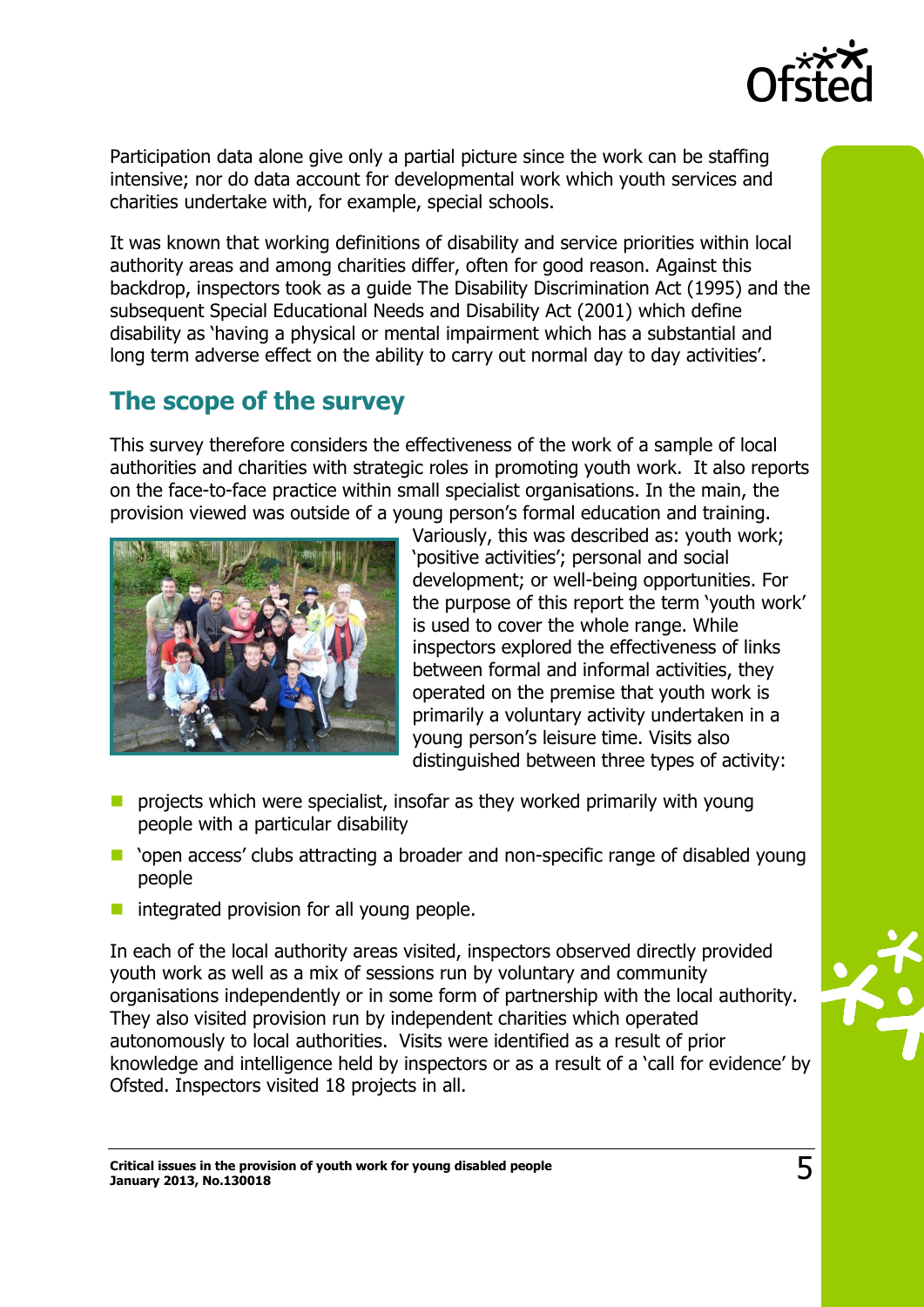Inspectors visited a rich range of projects:

- 'young inspectors'
- **drama groups**
- $\blacksquare$  award schemes
- **u** outdoor challenges
- active campaigning and 'youth voice' groups
- **vocational programmes**
- **P** residential experiences
- **v** youth club provision.

### <span id="page-5-0"></span>**Survey findings**

Much of the work seen was successful in its primary purpose to develop young people's autonomy while fostering a range of practical, personal and social skills. In the projects visited, inspectors found that the majority of disabled young people who accessed youth work enjoyed a supportive, enjoyable and beneficial experience. Indeed, its informal settings and often relaxed approached proved highly conducive to their social development, work readiness, enjoyment and learning. Young disabled people had a say in what they did. Involvement in youth work very often opened new doors that allowed progression to new opportunities. The most effective work, where practical, gave weight to the development of young people's personal, social, political, and work-related skills and aptitudes. However, in the few instances where

One of the key elements of the best work-based projects was supported and bespoke work placements. Undertaken in collaboration with local employers, these were enabling young people to gain work experience and help them, where practical, to become more prepared for the eventual transition to the world of work.

inspectors found that young disabled people were not benefiting enough from their involvement in youth work, expectations of what they could achieve were too low.

Overall participation rates were low and those young people not known to services, and who would benefit from the opportunities and support that youth work affords, were clearly less well served. Inspectors found that the youth work offer for disabled young people was inconsistent across the sample of local authorities visited. Too much of the provision seen was largely historical, often including a portfolio of inherited clubs, centres and

programmes originally founded by parents, support groups or youth workers. Insufficient attention was given to the needs of individuals and groups who did not access opportunities. There were only a few instances, for example, where sufficient consideration was being given to accommodating the cultural needs of minority ethnic families.

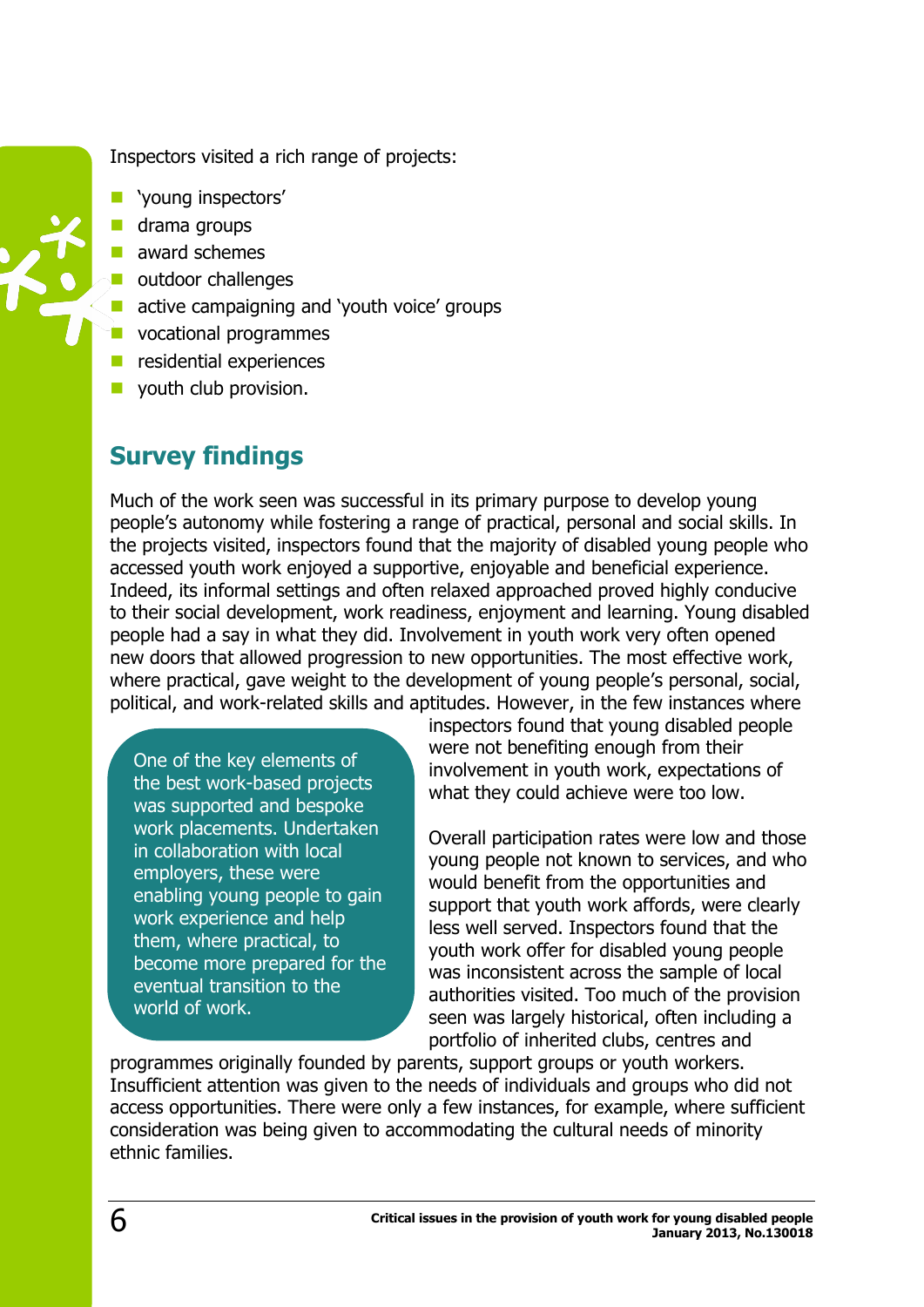

The national imperative, that youth services focus on targeted provision, was leading, in the majority of the local areas visited, to a greater proportion of their available resources being directed towards young disabled people than was the case in the recent past. Although in most of the youth services visited there was a clear desire to move this work forward, they all reported a year on year reduction of overall resources. Managers reported that the lack of regional or national comparative data on the take-up of youth work inhibited planning.

The respective merits of integrated and non-integrated provision remain a matter of great debate in the youth work sector and among young people themselves. Providers of youth work often asserted that they met the needs of disabled young people as part of their 'open access' or integrated work, but in reality few did so. The complexities and barriers faced by young people in these settings required skill and sensitive handling. Inspectors found that in the provision visited, practitioners often struggled to devise practical strategies to overcome them. Equally, there were instances where the impact of youth provision provided by specialist charities, for example solely aimed at autistic young people, was weakened by the lack of skills in areas such as programme planning and group work.

Against this backdrop, and at a time of diminishing resources, the best local authorities and charities visited were often able to devise creative ways to support

young disabled people's learning and development. Where senior local authority managers were particularly effective in communicating the impact of involvement in youth activities on young people's wellbeing, this area of work had a high strategic priority. The effect of this was to encourage more meaningful and creative links at local level between various agencies and charities. Forward-looking partnership arrangements within local authorities and between them and the

Acting as 'young inspectors', many commented critically on access to leisure services or on the quality of youth provision. They quickly learned the skills of diplomacy and how to devise strategies to raise the profile of disabled young people well.

voluntary and community sectors were therefore essential in bringing about improvements in the quality, reach and effectiveness of youth work and in the identification of need. In addition, sharper commissioning practice was increasingly shaping the nature and location of what was offered.

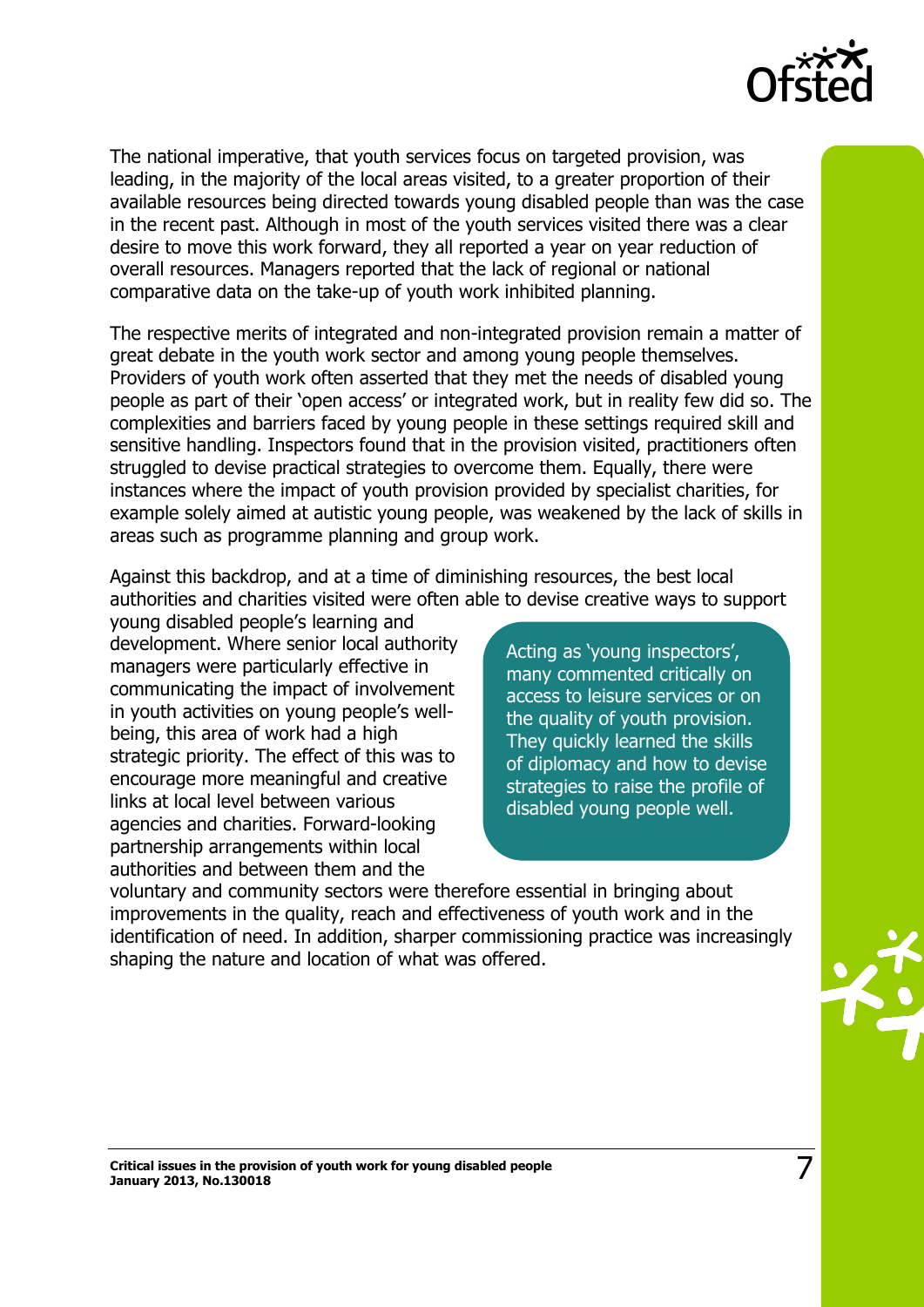

Much face-to-face youth work practice is good. In the most effective practice, specialist disability staff and generic youth workers combine their skills and experience to good effect.

In relation to priority groups, most of the youth services visited were managing an inherited portfolio of work, at least in part, which included clubs originally founded by parents, support groups or youth workers. Some youth work projects had grown out of vocational, recreational or leisure-time projects. The inclusion and exclusion of certain groups were therefore more on the basis of pragmatism and

use of existing resources, plant and valued voluntary effort than on agreed strategic priorities.

One local area used the term 'additional needs', while for others the focus was on young people excluded from mainstream school on the grounds of behaviour often associated with autism or acute special educational needs. In two instances, the strategy was not to duplicate provision, but to focus on the gaps: severe and complex needs and physical disabilities. In another area, the policy was to support disabled young people over the age of 16 who had left full-time education. Across the sample of local authorities overall, there was no common strategic approach other than what could best be described as endorsing and supporting local initiatives.



Moreover, while local authorities had carried out some form of needs assessment in relation to children and young people for whom they had a statutory responsibility, the actions arising out of this process seldom sufficiently incorporated broader leisure time activities.

A particularly positive feature of the youth work seen was the broad cross-section of adult workers including volunteers, parents, young 'buddies',

sessional workers, professionally qualified youth workers and specialist disability staff. Each brought a wide range of often invaluable perspectives, experiences and strategies and they were keen to extend their practice. However, inspectors found that many of them lacked the particular skills to do so and opportunities for further training were generally lacking. In just under half of the local authority areas visited, professional development needs were being addressed well through a combination of training and deployment of specialist workers into youth settings.

Inspectors found other critical factors which shaped adversely the nature and quality of young people's learning and engagement, as well as the reach of provision. These included lack of effective strategic planning and limited arrangements for quality assurance. Weak practice included workers advocating that young people be challenged and free to take risks, but failing to demonstrate this in their own approach.

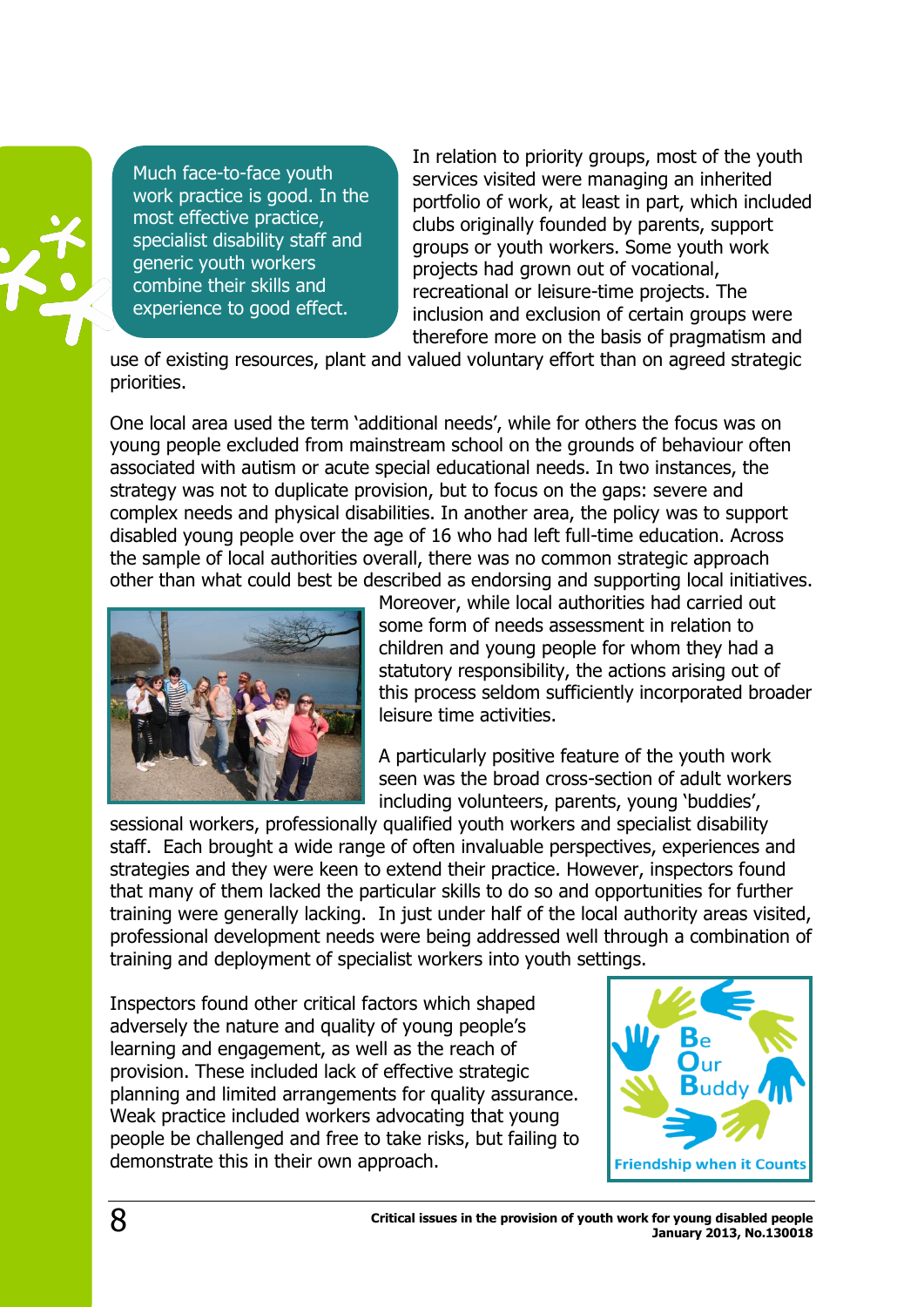

## <span id="page-8-1"></span><span id="page-8-0"></span>**Taking youth work for disabled young people forward: rising to the challenge**

There are a number of interrelated factors in securing and sustaining provision locally for young disabled people. Arguably, these mirror the challenges found in the provision of youth work generally. This small-scale survey, however, suggests that consideration of each of these factors, and actions arising from them, is critical in moving the work forward, particularly at a time when material resources are stretched.

Young disabled people told inspectors that expectations of what they could achieve in their day to day lives were often too low. Good youth work had the benefit of developing young people's resilience, aptitudes and drive and provided them and their peers with challenge. In a very practical way, this had an impact on their personal, social, political, and work-related skills. Structuring programmes well ensured that young people enjoyed a balance of enjoyment and learning, especially where they had a say in what they did.

Strategic managers within children's services had a key lead role in avoiding siloes and ensuring an 'area-wide' perspective. Crucially, it was also the case that service improvement and development was 'in the gift' of front-line practitioners. Uniquely, youth work draws on the skills and experience of a broad cross-section of adult workers, volunteers, professionally qualified youth workers and specialist staff from education and health. Given the particular needs of disabled young people, the best work, and that most likely to be sustained, had a role for each.



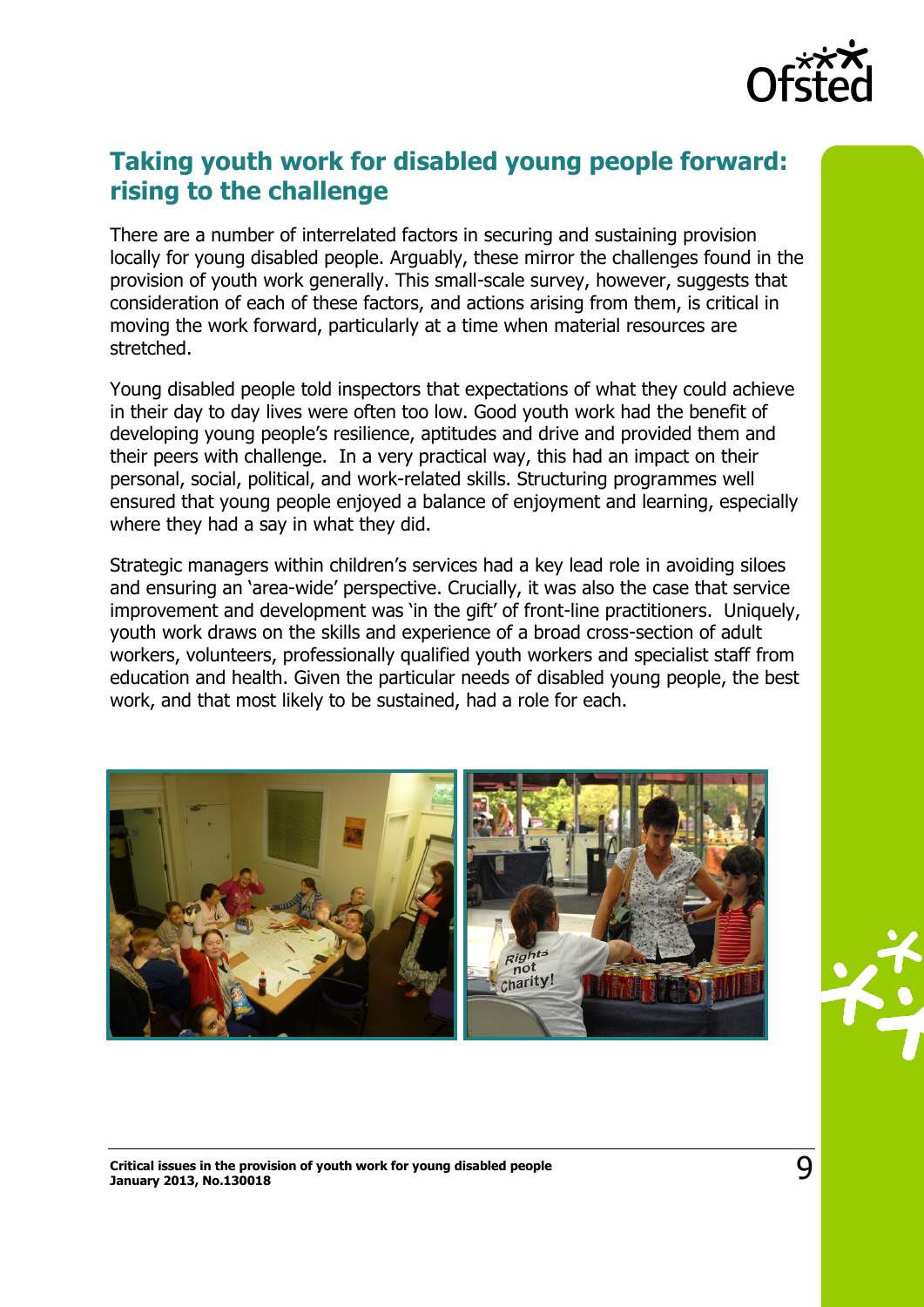# **Discussion materials on the four critical issues in the provision of youth work for young disabled people**

Ofsted has published four sets of discussion materials – one on each of the four critical issues.<sup>4</sup> The individual sets contain summary findings of each of the four critical issues identified in the survey and suggest specific questions for discussion. These are of course not exhaustive, but it is hoped that youth work commissioners and their partners will use the questions as prompts to evaluate the services they currently provide for young disabled people. This may lead to identifying and sharing good practice, as well as priorities for improvement. You can take the issues in any order and spend as long as you like on each one. However, we suggest that at some stage you find time to look at all four.

- **Issue 1**: Enjoyment and learning curriculum structure and design
- **Issue 2**: The benefits of youth work
- **Issue 3**: Managing disabled young people's engagement and achievement
- **Issue 4**: Youth workers and other practitioners professional matters

# <span id="page-9-0"></span>**Good practice case studies**

Seven examples of good practice in youth work for young disabled people have been published on the Ofsted website:

People power: Norfolk Coalition of Disabled People; [www.ofsted.gov.uk/resources/120400.](http://www.ofsted.gov.uk/resources/120400)

Befriending and buddying for young disabled people: Kent County Council; [www.ofsted.gov.uk/resources/120399.](http://www.ofsted.gov.uk/resources/120399)

Helping disabled young people achieve well through effective work-placement schemes; Whizz-Kidz; [www.ofsted.gov.uk/resources/120398.](http://www.ofsted.gov.uk/resources/120398)

Responsive youth club work: Rochdale Youth Service; [www.ofsted.gov.uk/resources/120397.](http://www.ofsted.gov.uk/resources/120397)

Young disabled champions rule: Birmingham City Council; [www.ofsted.gov.uk/resources/120375.](http://www.ofsted.gov.uk/resources/120375)

Effective professional development in youth services: Bath and North East Somerset Council; [www.ofsted.gov.uk/resources/130024.](http://www.ofsted.gov.uk/resources/130024)

SPLICE night – inclusive youth services: Merseyside Youth Association; [www.ofsted.gov.uk/resources/120376.](http://www.ofsted.gov.uk/resources/120376)

 $\overline{a}$ 

<sup>&</sup>lt;sup>4</sup> Discussion materials on the four critical issues in the provision of youth work for young disabled people, Ofsted, 2013; [www.ofsted.gov.uk/resources/130018.](http://www.ofsted.gov.uk/resources/130018)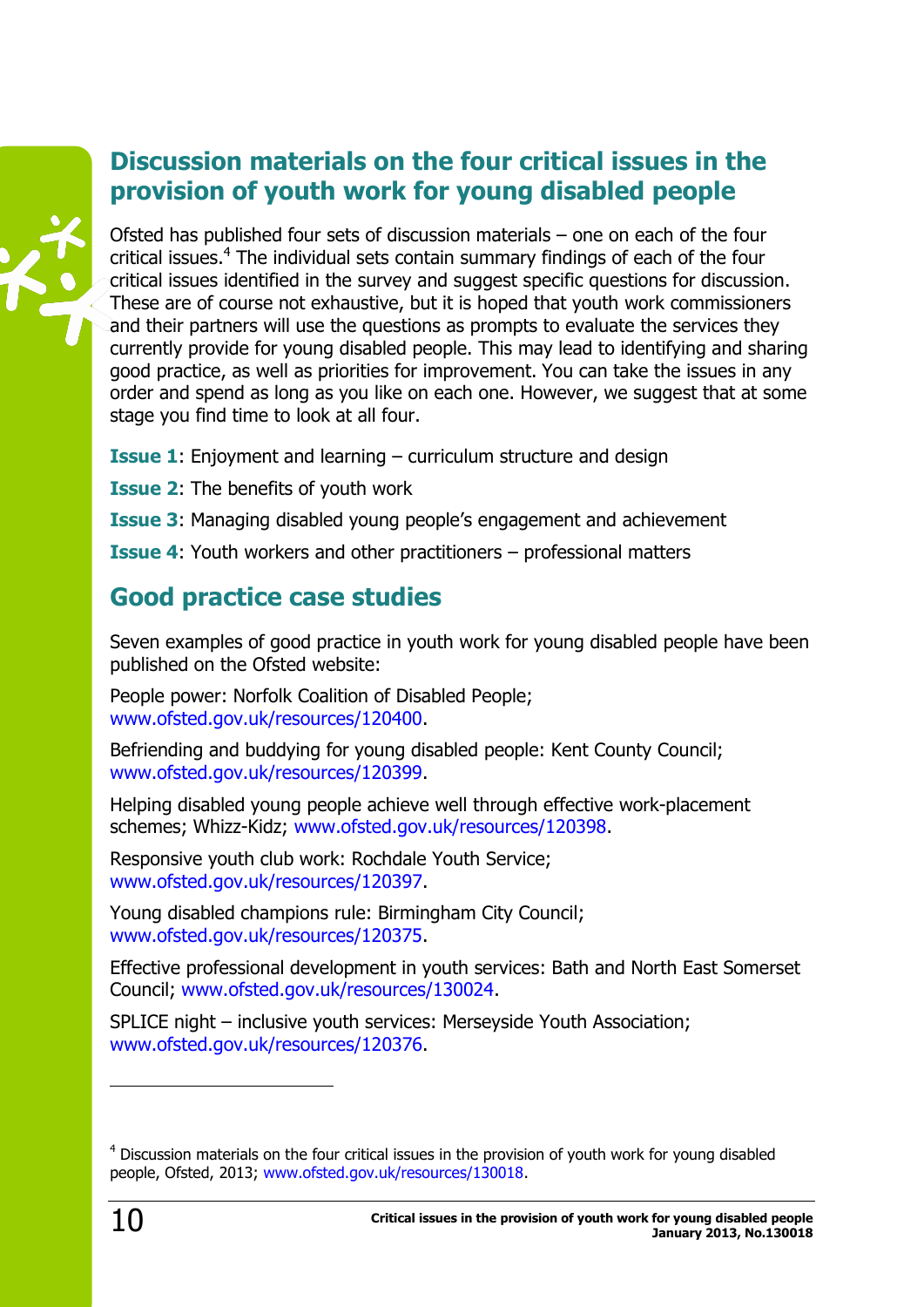